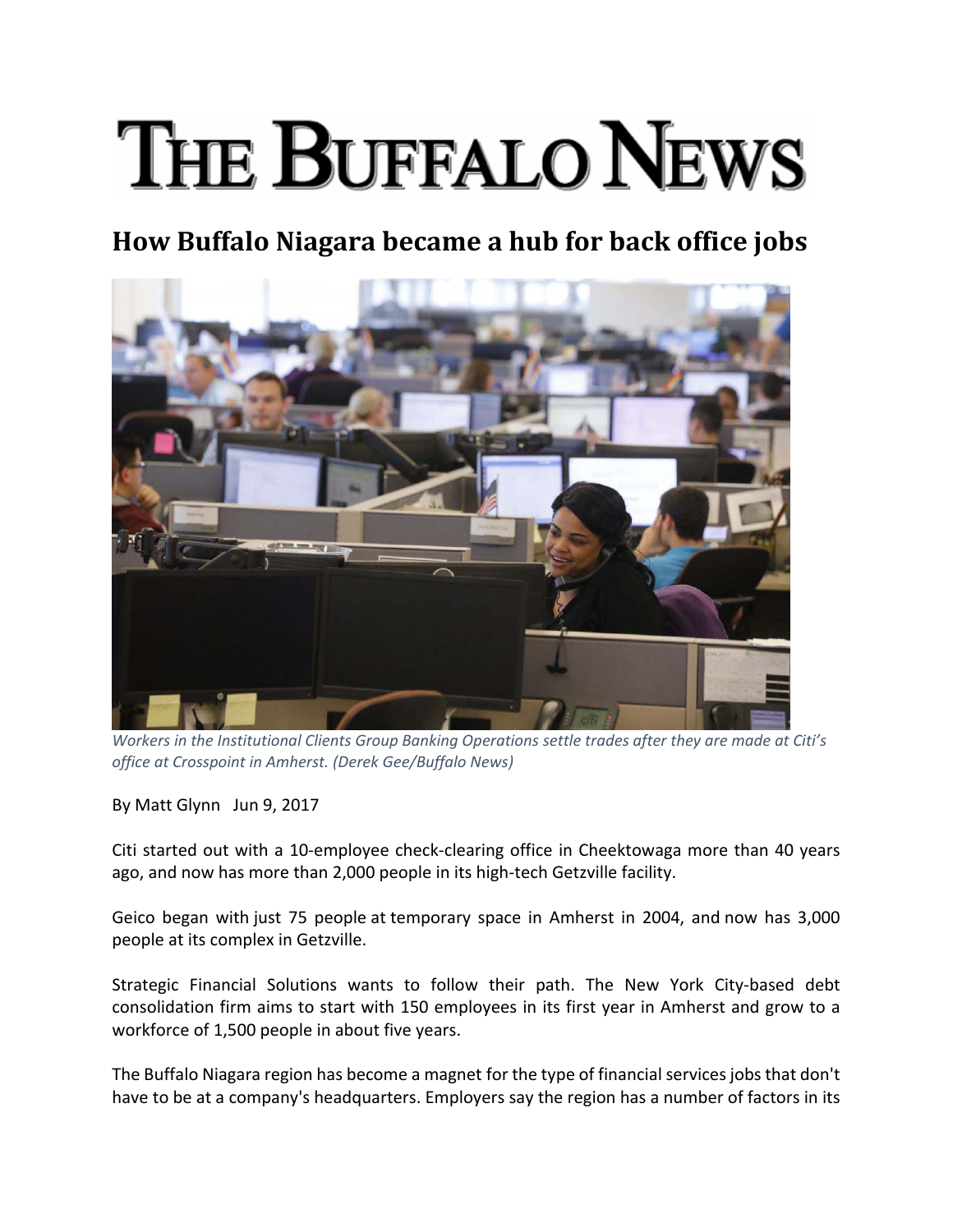favor, such as a low‐cost, available workforce, a reliable telecommunications infrastructure and a lower-than-average turnover rate for employees.

"You put it all together, it's a compelling proposition," said Thomas Kucharski, president and CEO of Invest Buffalo Niagara, which recruits businesses to the region.

For Strategic Financial Solutions, CEO Ryan Sasson said tax incentives were not pivotal in choosing the Buffalo Niagara region. Instead, Strategic Financial Solutions liked the region's labor pool, collection of universities and its population of millennials.

The jobs at Geico, Citi and other financial services offices in the region supplement the work performed at a company's main offices, through employees who staff call centers and computer networks. Within the industry, these types of jobs are generally referred to as "back office" or "advanced corporate services."

In the case of Strategic Financial Solutions, its jobs will include salespeople as well as employees who work with creditors to negotiate settlements with creditors, along with people in information technology and management roles. The company already has 500 employees in Manhattan, but was looking for somewhere to expand its operations.

Cost is one factor companies analyze, and a recent study by the Boyd Group, a consulting firm, illustrates why Buffalo is in the mix. The Boyd Group compared the annual cost of operating a hypothetical 30,000-square-foot corporate back office in the financial services sector, with 125 jobs, in 20 U.S. markets. Buffalo came out as second cheapest, at \$9.7 million, behind only Jacksonville, Fla. New York City ranked second most expensive, at \$12.1 million.

## **Workforce cited in growth**

While Strategic Financial Solutions' growth plan is ambitious, some other companies in the region illustrate such big numbers are possible.

Citi and Geico are neighbors in CrossPoint Business Park in Getzville. Both began with modest headcounts here and turned into mammoth employers.

Citi built up the small operation it had in Cheektowaga, moving to the Amherst Commerce Center in 1980 as its services expanded. The company made a big leap in 2006, moving to an \$18.5 million building in CrossPoint. A second building, valued at \$32 million, soon followed.

Citi developed itslocal operation into a sophisticated financial hub, with a range of corporate and investment banking functions. Company officials have praised the local workforce as dependable and productive, and use advanced technology to perform the same work that it could in a bigger city. Citi also has built connections with local universities to tap into a labor pool that fits its needs. Its 2,000 workers include some temporary employees and contractors.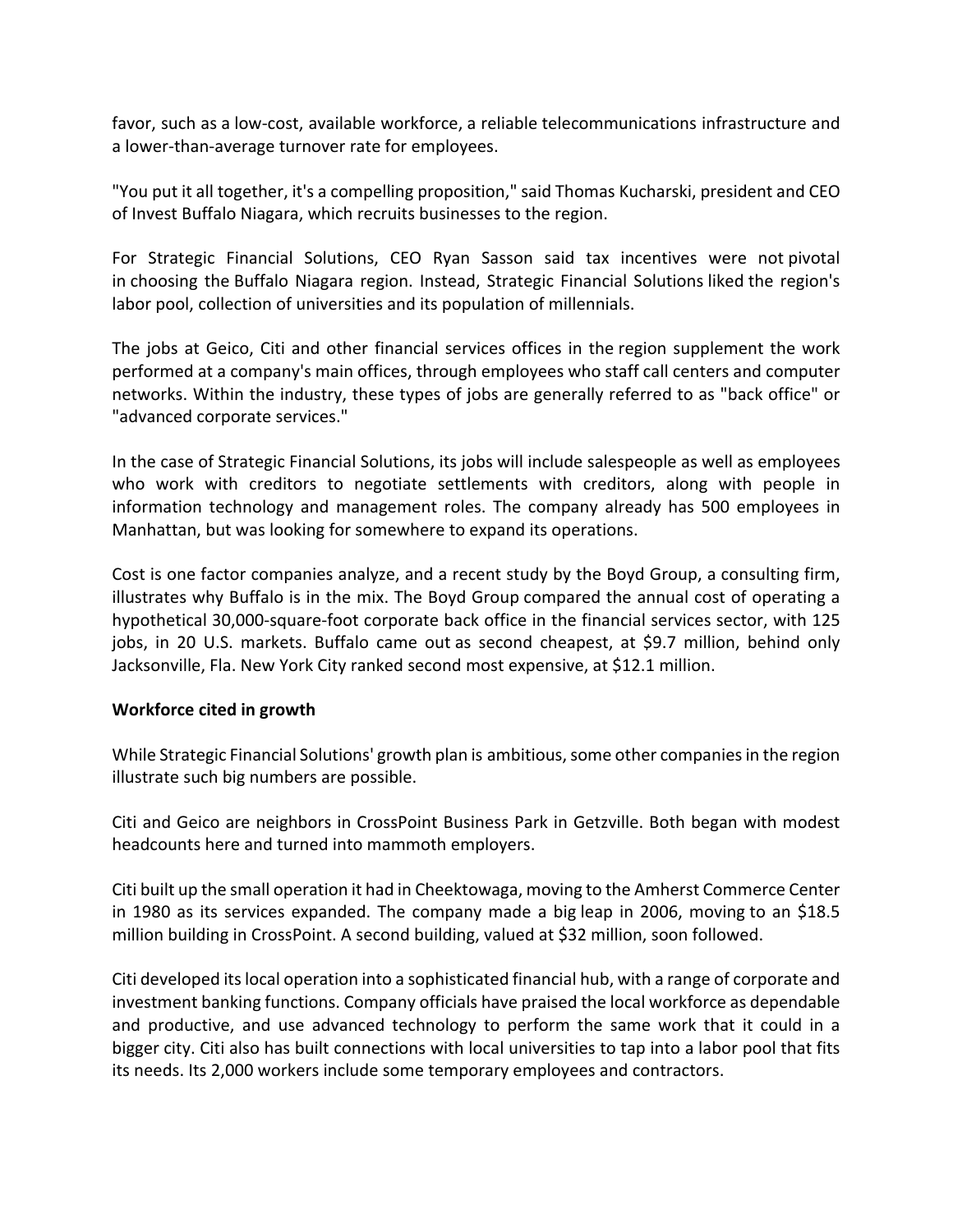

*Workers in Citi's office at CrossPoint in Amherst. (Derek Gee/Buffalo News)*

Geico set a bold job target for its Amherst site – 2,500 people – and surpassed it. The center is considered a top performer within Geico, and has received congratulatory visits from Warren Buffett, chairman of Berkshire Hathaway, which owns Geico as well as The Buffalo News.

The local operation started in temporary space in Amherst in 2004 before moving into its current home the following year. Geico's automotive insurance business has fueled the growth, and the company has praised the region's work ethic and educated workforce.

"As Geico continues to grow, the company is proceeding with its hiring plans to fill positions in sales, service and claims and in the company's product and service areas, as well as in the company's management development programs," said Chris Tasher, a Geico spokeswoman.

HSBC Bank USA sold off its upstate branch network years ago, which took away its street‐level visibility in the region. But the bank still has about 3,000 employees at two locations, in Depew and downtown Buffalo.

As HSBC has sought to reduce operating costs in its U.S. operations, it has shifted some of its work to places like Buffalo. HSBC is shutting down an operation in Delaware and has said some of those jobs will move here.

HSBC Bank USA's CEO Patrick Burke has cited the skilled workforce the bank already has here as a plus, giving HSBC an opportunity to build on business segments in the Buffalo region.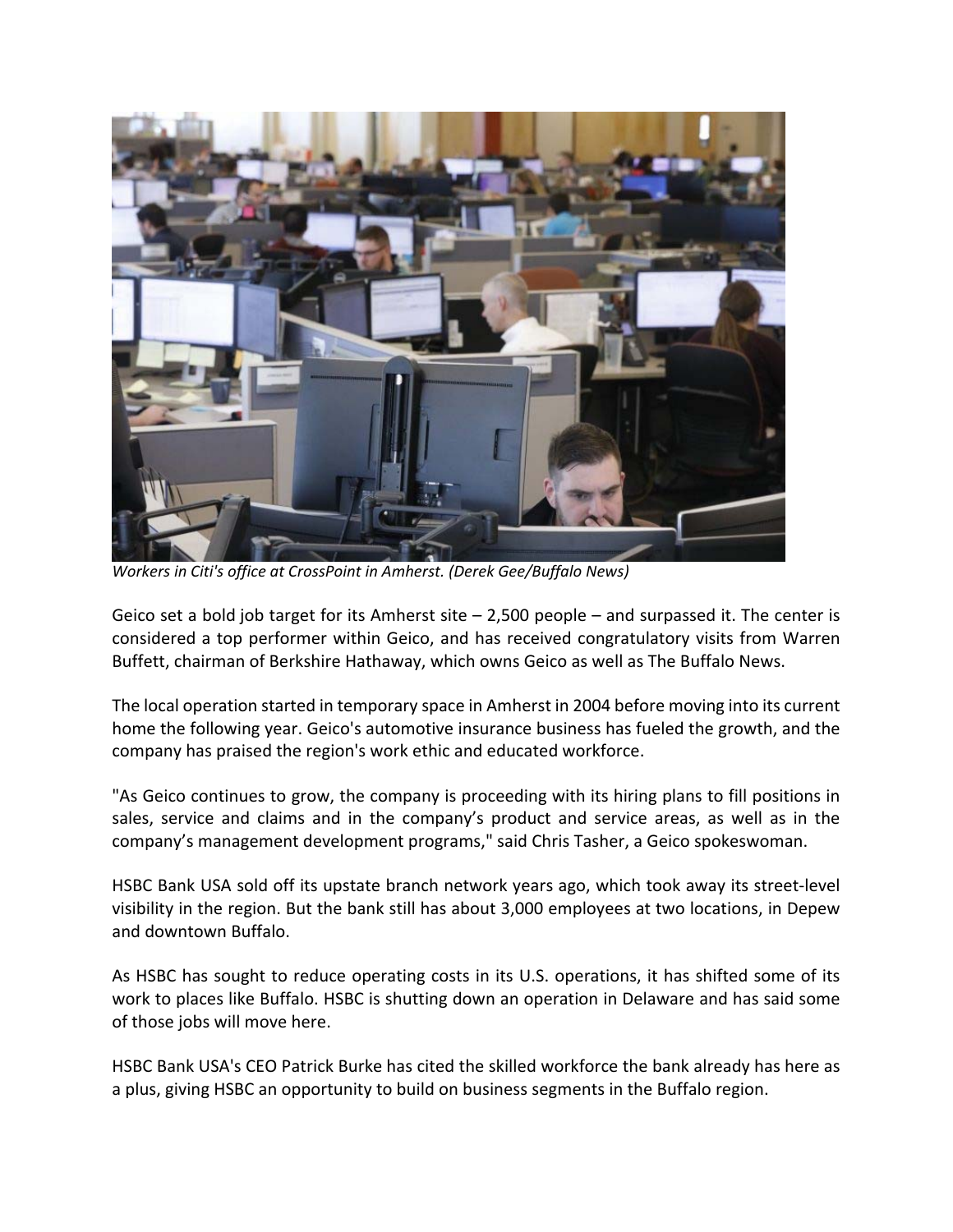Not every financial services company has lived up to its lofty job projections.

PHH Mortgage Corp. in 2012 agreed to take over mortgage operations and loan servicing from HSBC Mortgage Corp. in Depew. PHH pledged to keep 400 jobs and create 400 new jobs, and prepared to move into a new building built by Zaepfel Development.

Instead, PHH hassteadily cut itslocal workforce, to a projected 30 people by the end of June, and is moving out of the Wehrle Drive building.

Seneca Mortgage in 2014 pledged to create 165 jobs and protect 270 jobs in exchange for incentives from the Erie County Industrial Development Agency that were tied to an expansion in Elma. Instead, the job count at Seneca Mortgage dropped and the business was sold to a competitor last year.

## **Low turnover and reliable technology**

Those that help recruit businesses here say two other factors have helped financial services grow in Buffalo Niagara: low turnover and reliable technology. As Strategic Financial Solutions starts to ramp up its operations, the company wants to take advantage of some of the same factors that have helped other financial services companies grow.



*Strategic Financial Solutions expects to bring 1,500 jobs to this building in Amherst.* 

Kucharski said the turnover rate for "advanced business services" employees here is about half the national average. "You're making an investment in people, and they're likely to stay here and be with you longer at a greater rate than other places," he said.